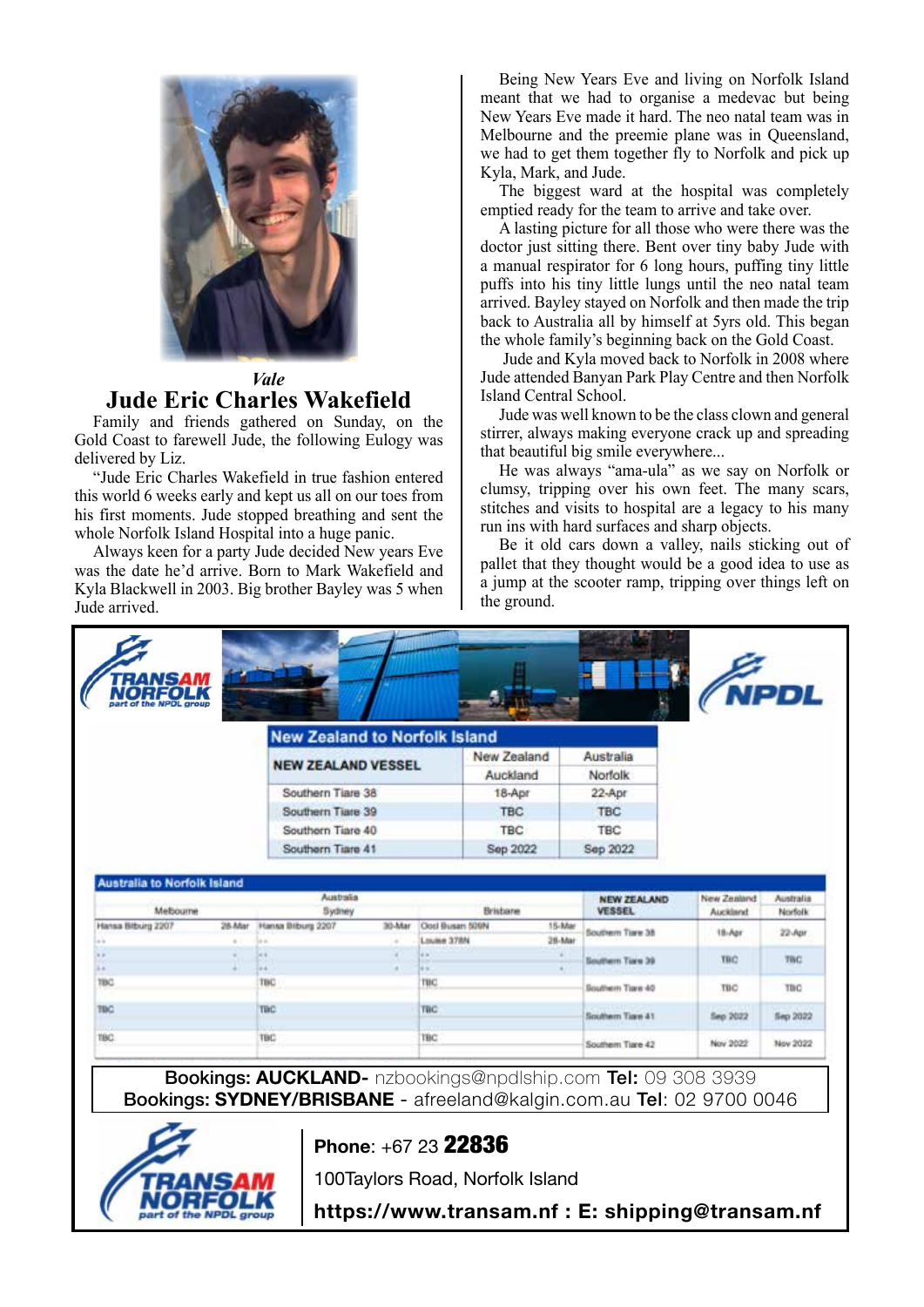## *Jude Eric Charles Wakefield - continued*

Jude was a keen sportsman, an excellent scooter rider when he was quite young and started playing League at age 5. At 13 years old he was selected to be on the rep team that played against the Coomera Cutters on Norfolk and then a year later he was awarded a scholarship to go to Coomera for 6 weeks to train with the Cutters here on the Gold Coast.

At age 10 he represented Norfolk in Fiji, playing Tennis.

His mum found a little note, the other day that he'd written when he was about 9. Saying "everyone should play sport, because it's good and healthy for your body, it can be a team building experience, and it stops people playing video games".

For Jude's whole childhood when his mum would ask what he wanted to do when he grew up, every time he would answer that he wanted to be a footy player. He moved to the Gold Coast when he was 14, not long after he moved, he rang his mum to say he left it too late to become a professional player.

When Jude was in year 6 he went on year6 tour which involved team building camps, adventures, sailing, all the fun things. Completing year 6 tour he then flew up to his brother and father for 2 weeks then flew to new Zealand for the birth of his sister Eliza Jane. When he was asked what the best thing about Yr 6 tour was, he answered "getting a baby sister. Such was his love for his family.

Jude was known by everyone for his winning smile that lit up any space he was in, that little smirk, that contagious laugh.

Jude's quick replies to any and every comment or argument were next level and upon reflection he was wise beyond his years and often right. Leaving us speechless to return fire.

Jude was a family man, and his family always came first.

 Every day on Norfolk, after school Jude would walk to the shop in town where his Mum and Grandad work. He'd sit on Grandad's knee and talk about his day. When he was about 17 and pushing 6ft in height and on Norfolk for a holiday he sat on Grandad's knee and suddenly realised how big he was and maybe too big to sit on his knee anymore.

Jude loved kids. He was always kind, thoughtful, fun and patient with any kids that were drawn to this radiant young man.

He especially loved Eliza and was the most amazing big brother spending time with her playing games, reading books, watching movies and just spending time. And just as importantly, Eliza loved her Judey.

Grandma Jane remembers fondly her time looking after Jude in NZ while they were waiting for Eliza to be born spending the days chasing skate parks and enjoying one on one time together. She recalls another time driving with him to Wanganui and the car heater wouldn't work. The outside temperature was -1°C, they were all absolutely freezing and Jude just couldn't believe it.

A memory that Grandma (Lesley) sometimes talks about is when she would take Jude en goe rumma. Jude

lowe eaten a hihi. Sometimes Jude would be so desperate to eat one that she would break some open with a rock and he would eat them raw. As he got older he didn't enjoy hihi's at all.

Kyla and Jude had a beautiful 9 years together living on Norfolk. Doing all the amazing things Norfolk has to offer with the freedom of a young island boy.

Jude thought it was unfair that Anson had a beach named after him, and so it was decided that "China mans" a little beach behind the old wind mill off the Norfolk Golf Course, should be renamed "Jude Bay" and so it has remained for our families ever since then.

Every night after dinner, until Jude was about 11. Just as his Mum would want to settle down to watch TV Jude would insist that she threw a ball to the other side of the room so he could run up, catch it and score a try. Then after that at 8pm, the TV would go off and they would play a board game or cards. Kyla's lounge room was like a battlefield with Martial arts, footy practice, wrestle mania and any form of full contact insanity more often than not resulting in blood noses all round. Anson remembers Jude's first day at school resulted in him getting a detention due to their full contact well practiced wrestling, the teachers thought they were having a fight.

Jude's favourite character was always spiderman, he was often dressed in his spiderman costume. One time he thought if he put maple syrup on his hands it would make them really sticky so he could stick to the walls just like spiderman, much to the joy of his mother.

A couple of memories down at Kath and Matts place.

When Jude was about 7, he was wondering what was for dinner. Kath told him that they were having Pizza, and they were going to have Jude pizza, and 'would he be OK to get chopped up on pizza?" his eyes grew wide, and he silently walked outside. After about half an hour Lil went out to look for him and he was sitting on the trampoline bawling, with his great big open mouth cry, saying that 'he didn't want to be eaten!!" …..it took a little while to calm him down.

Jude always did things in excess and was always keen for a challenge. Matt had a bird's eye chilli bush, and the challenge was set to Anson and Jude as to who could eat a whole chilli and keep it down.

Anson got as far as just nibbling the end before he bowed out, Jude not only put the whole thing in his mouth but chewed it up and swallowed it. Downed the yoghurt that we had ready and tried as hard as he could to keep it down. Sweating, crying almost screaming…. then he ran straight for the door and power chucked, everywhere!!!"

The following memories were delivered by Mark...

"After years of living on Norfolk Island Jude had decided to move to the Gold Coast when he was 14. Being a rugby league kid, Jude had decided that Keebra Park high school was the school for him, Keebra Park was renowned for being a tough school to crack into and having not attended Yr. 7 there I thought that this might deter Jude from trying to make the rugby league academy, however this did not bother Jude in any way at all And I remember dropping him off for his First day at Keebra at the front gate and I got out of the car and I *(continued overleaf)*